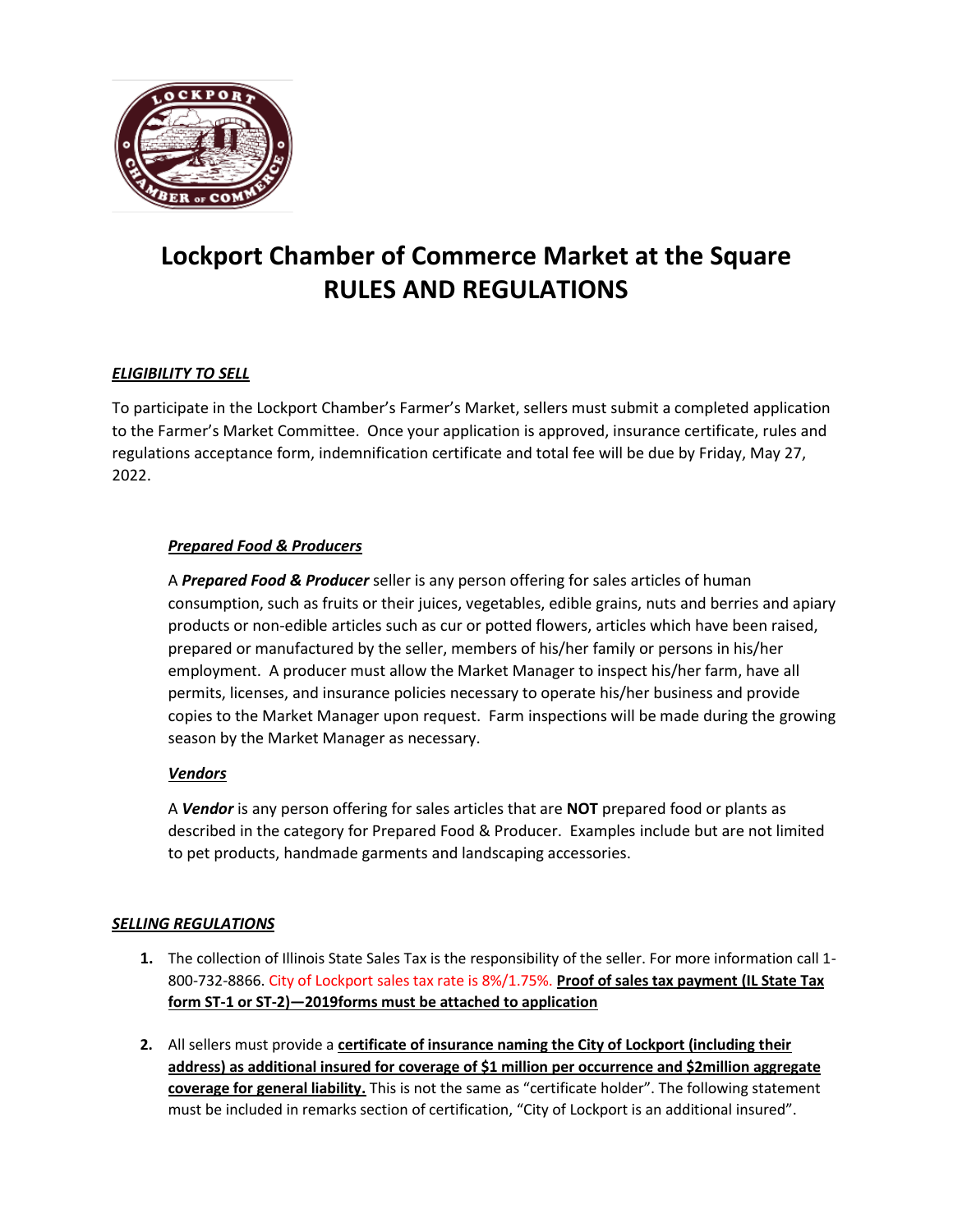

- **3.** Vehicles will not be allowed to remain in the market without prior approval by the Market Manager. Sellers with trailers must submit appropriate application fee for parking needs. (i.e., if your truck and/or trailer together are 25 feet long, you will owe for three (3) spaces).
- **4.** The seller's market space is not transferable. All sellers will be assigned to market space by the Market Manager. Seller relocation may be approved at the discretion of the Market Manager. The Market Manager reserves the right to assign and change market space assignments.
- **5.** A general listing of all products and specialty items must be submitted to the Market Manager prior to market for his/her review. The Market Manager has the authority to stop the sale of items that he or she alone determines do not meet the guidelines of the market.
- **6.** No radios or stereos are allowed during the market hours other than the music provided by the market.
- *7.* No vendor refunds. *(UNLESS FARMER'S MARKET IS CANCELED DUE TO COVID-19)*
- *8.* No A-Frame signs allowed; no pennants or flags allowed.

### *SELLER DISPLAY*

- *1.* The State of Illinois requires vendors to post their name and contact information. Signage/banners cannot exceed the following: **Banner:** 3' x 10'; **Signage:** One sign only listing product and pricing size not to exceed 4'x 8'. The Market Manager must approve signs.
- *2.* Prices of all items must be clearly marked and in full view of the customers.
- *3.* Sellers must furnish their own display tables, chairs, drop clothes, display arrangements, weights for tents, and rain protection as they will not be supplied by the market. The market is open-air, no shelter is provided.
- *4.* The Lockport Chamber Farmer's Market is a **smoke-free and alcohol-free environment**; vendors included.
- *5.* Only organic growers may display a sign using the word **organic**.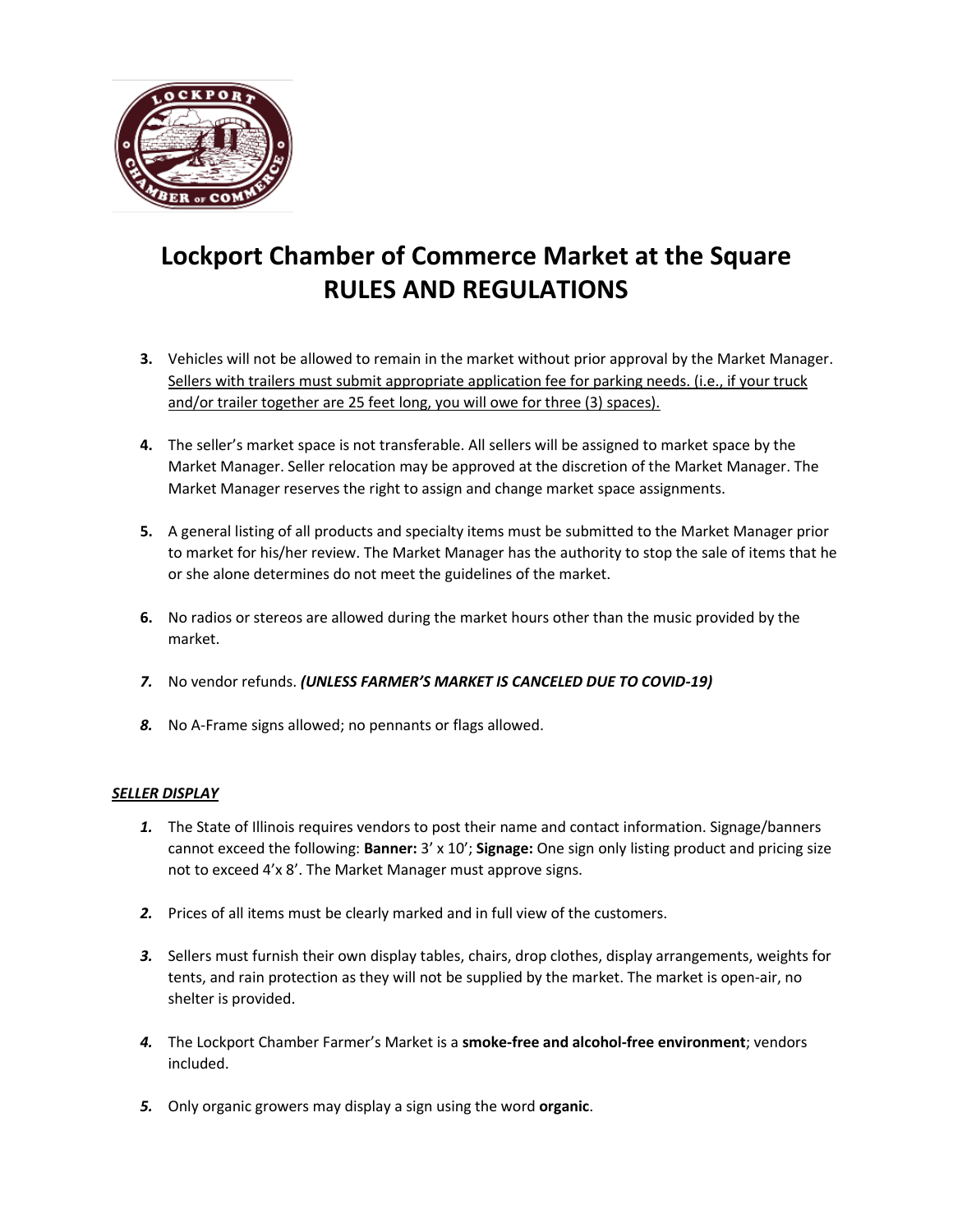

- *6.* Delivery trucks and all other equipment used for transportation and display shall be kept clean at all times with adequate protection against contamination to products.
- *7.* No seller shall attract attention to his goods by hawking or "crying out".
- *8.* **For safety reasons, all tents must be tied down immediately upon set up. Weights must be 20-25 pounds each if not tied to your vehicle. A \$25 fine may be assessed for non-compliance as determined by the Market Manager.**
- *9.* Sellers are not allowed to have individual picnic tables, umbrellas, etc. for seating.

#### *PRODUCE & PLANT SELLING REGULATIONS*

- 1. Sellers may only sell fresh vegetables, fresh fruit, baked goods, plants, and/or prepared foods that are grown or made by the seller. No buying/reselling of fresh vegetables, fresh fruit, baked goods, plants, and/or prepared foods is allowed.
- 2. Fresh produce may be sold by the piece, or by weight on a scale that is legal for trade and bears a current seal. The face of the scale must be visible to the buyer. Scales used in prepackaging are not subject to state testing; however, produce so packed is subject to inspection to verify the accuracy of the claimed weight. Most produce is sold in volume containers or by the count. When produce is precut and wrapped, a label must be applied to the package to clearly indicate the complete business name and address of the packer or distributer. The label on prepackaged produce sold by weight must also show the commodity name, net weight, price per pound, total price and, if packed other than on the premises, the business name and address.
	- a. All fresh berries, cherries. Currants and other small fruit may be sold, if in the bulk, in standard-sized containers such as quarts, pints, standard dry measure, etc. The fruit must be uniform in size or sold by the numerical count.
	- b. Melon may be sold by the count.
	- c. Corn may be sold by the half dozen or multiples.
	- d. Root crops may be sold by the piece or by the bunch.
- 3. The source for all bulk products such as dried fruits, edible grains, dried herbs, nuts and seeds must be identified and displayed.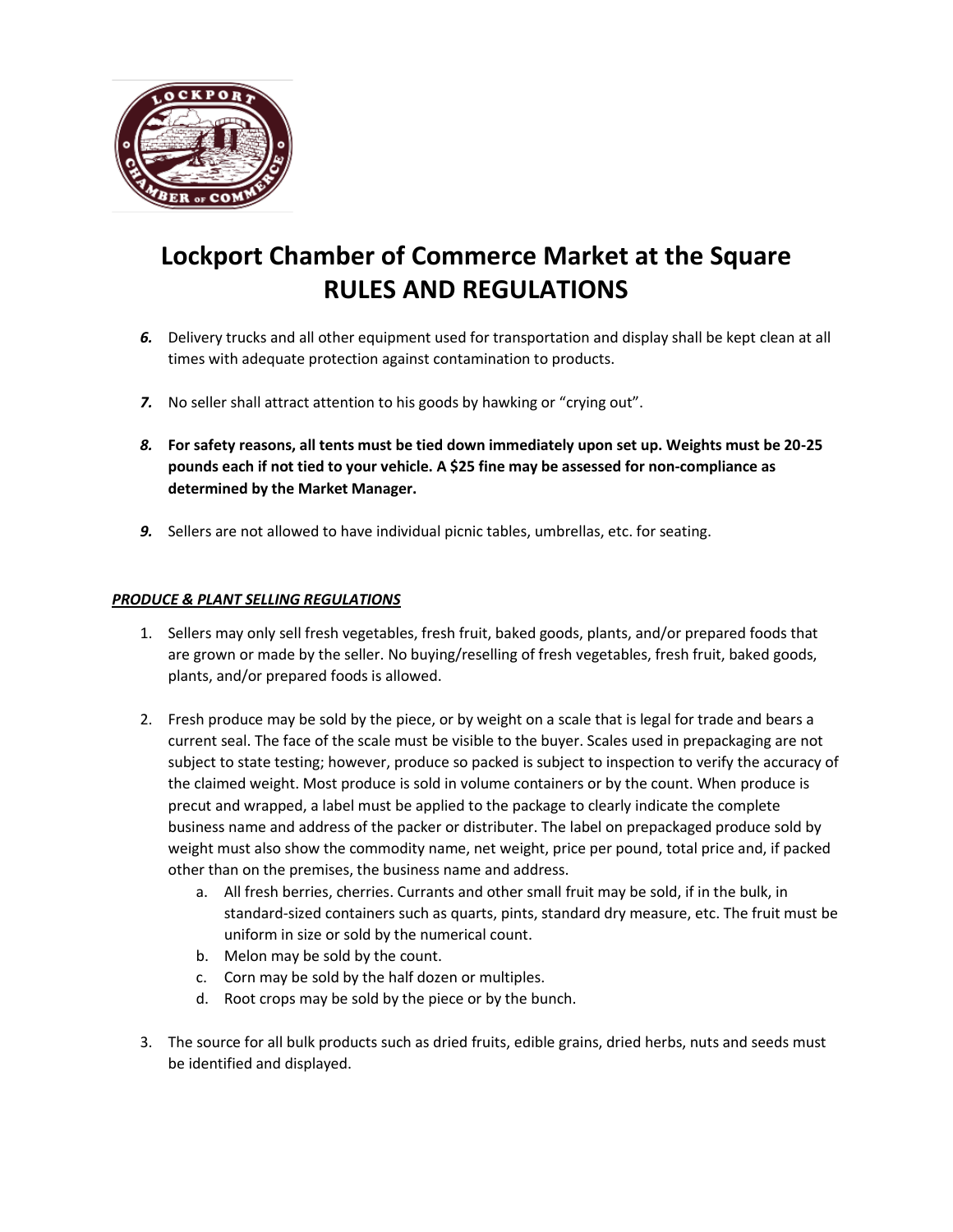

- 4. It is recommended that any perishable items such as fresh fruit juice, cider, sprouts, etc., must be kept at a temperature of 40° F or below in a container that is approved by the Will County Health Department.
- 5. Product "dumping" below fair market value is prohibited except when the product is identified to purchaser as being of inferior quality.
- 6. No unwholesome or spoiled articles may be offered for sale such as cracked melons, overripe tomatoes, worm infested corn, etc.
- 7. Certified organic growers must display certification.
- 8. All food must be stored at least 6 inches off the ground.
- 9. All baked foods and on-site prepared food sellers must have acquired all necessary licenses and permits prior to the market season and furnish copies to the Market Manager before entrance to the market as a seller. All sellers must be in compliance with all Will County Health Department rules.
- 10. The sale of fish, eggs, or dairy products shall be permitted as long as the seller is in compliance with all state laws and/or Will County Health Department rules and regulations covering such products sold at the market.
- 11. Sellers who sell items for human consumption must pass inspection and have an appropriate permit from the Will County Health Inspector prior to selling at the market.

### *CLEANUP REGULATIONS*

Sellers' sales and display area must be kept free and clear of unsightly and dangerous debris. **Sellers must remove all waste and refuse from their spaces and market areas before leaving for the day.** Garbage cans are for market shoppers only. Sellers must remove all glass items, crates, boxes and miscellaneous garbage at the end of the day. Any garbage remaining must be in a heavy duty, tied bag and left by vendor garbage cans. Failure to comply with proper garbage disposal/removal/cleanup will lead to a \$25 fine per occurrence or suspension from the market as determined by the Market Manager. An additional fee may be charged by the Lockport Chamber if the Public Works Department is required.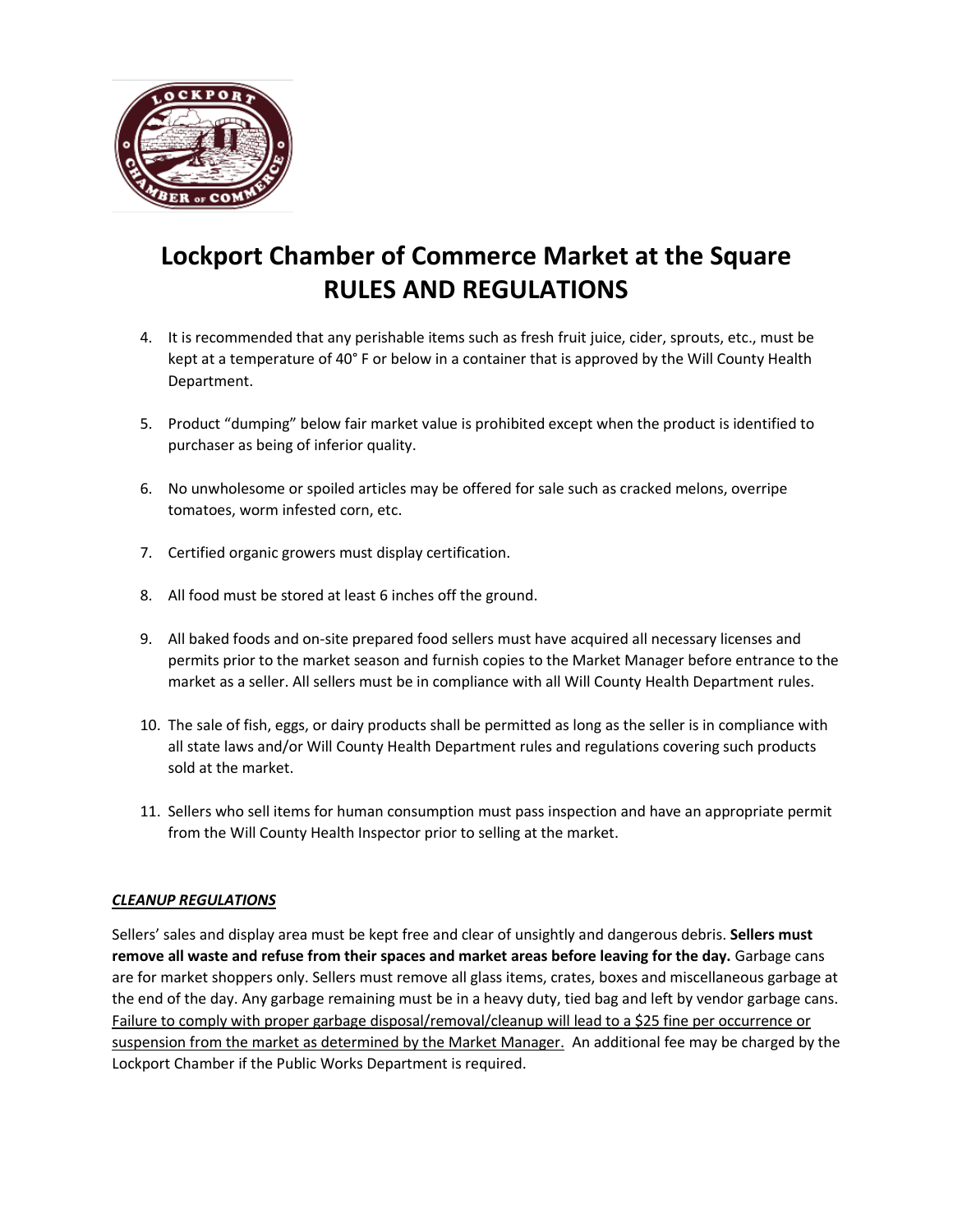

### *TIMES & HOURS OF OPERATION*

Market season: The Farmer's Market is held on Mondays June 6 - August 29

**Market Hours:** The market will operate from **4:00 PM to 8:00 PM** for each Monday.

**Market Location:** The market is located at Central square, in historic downtown Lockport at 222 E. 9th St.

#### **Market Set Up:**

Sellers may set up as early as 3:00PM but no later than 30 minutes prior to opening of the market. Failure to do so may lead to a \$25 fine per occurrence or expulsion as determined by the Market Manager. **Except for emergencies, no vendor will be allowed to enter the market after designated arrival or at the discretion of the Market Manager.** 

#### **Market Tear Down:**

Sellers should not pack up or begin tearing down no earlier than 15 minutes prior to the close of the market. Tents should remain up until the close of market. Sellers are not allowed to leave the market early except in the case of an emergency. Failure to comply may lead to a \$25 fine per occurrence or expulsion as determined by the Market Manager

#### *NOTIFICATION OF ABSENCE*

Sellers must submit to the Market Manager, in advance, any dates they know they will be absent from the market. In case of absence, a courtesy call must be made to the Market Manager no later than 30 minutes prior to the market opening. A maximum of three (3) absences is allowed in a market season (excluding emergencies). Non-compliance will lead to fines and/or suspension from the market. Annette Parker from the Lockport Chamber of Commerce is the Market Manager; her cell number is 815-955-9778.

### *MARKET WEATHER AND CANCELLATION POLICY*

We expect the Lockport Chamber Farmer's Market to happen rain or shine. However, the safety of our vendors and attendees is our primary concern. The event may be delayed or canceled due to any one of the following: high winds, tornado warning, tornado watch, thunderstorm, lightning, or any other extreme weather or safety condition. The decision to either delay or cancel the market will be made by Market Manager. Vendors will be notified via email before 4 PM in the event severe weather is in the forecast. If